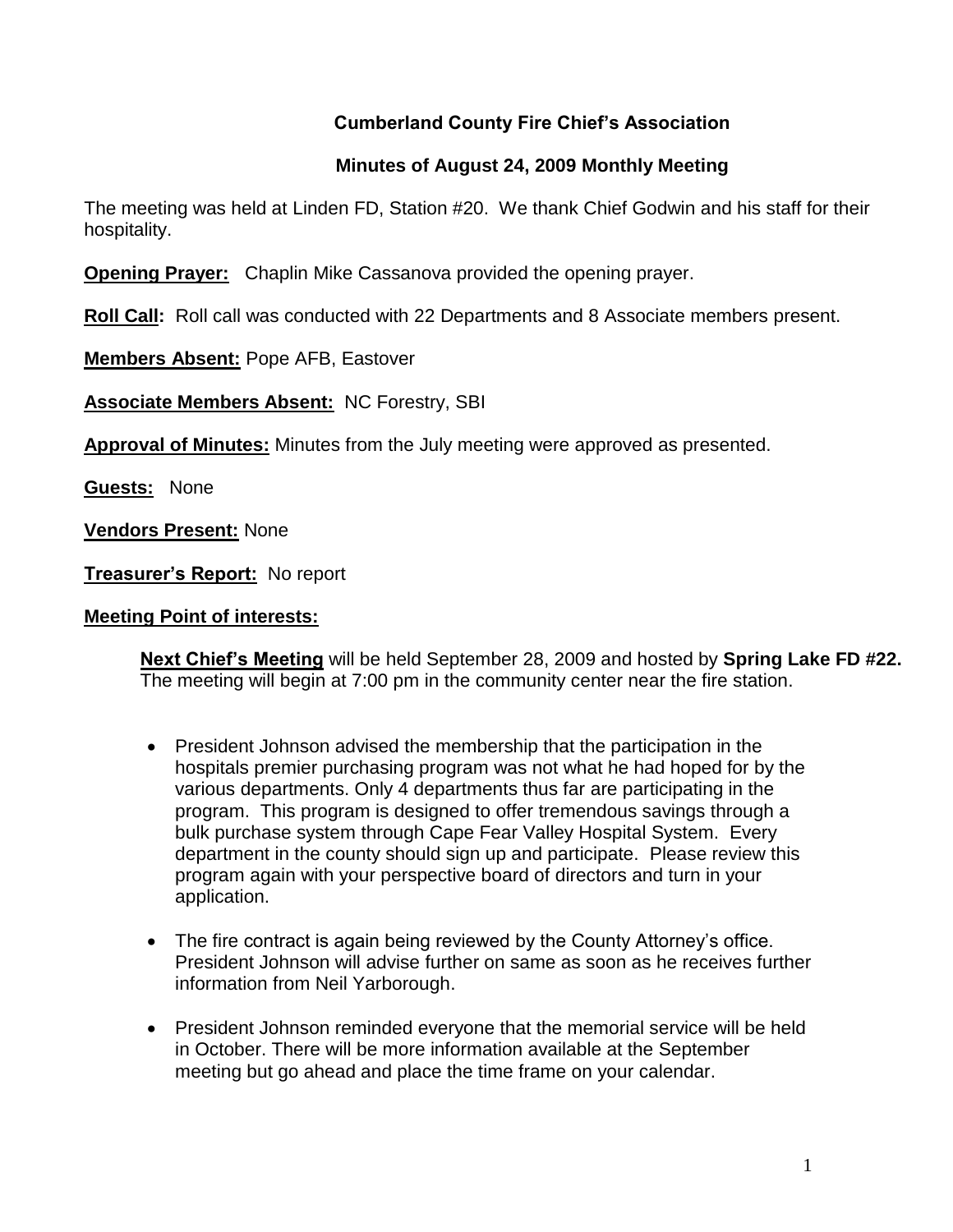- President Johnson thanked the Emergency Management Division for hosting the Risk Assessment program. The class was a success.
- The ID card machine is due in this month. As soon as it is received, personnel will be trained in its operation and the updating of ID cards and issuing will start shortly thereafter.

# **OLD BUSINESS:**

- The finance committee met on August 19, 2009 to discuss the funding issues for the new year. The Association received its funding from the County in the amount of \$248,351.00. Please review the finance committee minutes that were included in your August packet for further detailed information.
- There was discussion on the replacement of the foam in the three foam trailers. A motion was made by Chief B. Bullard to purchase 1800 gallons of AR/AFFF foam in 5 gallon containers from C.W. Williams for \$22,752.00. The motion was seconded by Assistant Chief S. Johnson. All stations that were represented approved the motion. If you would like to make a purchase of foam for your station, please contact Chief Hodges at Hope Mills FD as soon as possible. President Johnson advised the membership that the old foam will be available for training purposes and that the new foam in the trailers should not be used for training purposes.
- President Johnson advised the membership that he is still awaiting the response from the grant administrators to determine the exact amount the association will have to refund to the Federal Government for the radio extended warranty contract. The warranty contract was not allowed by grant guidelines.
- The RIT SOG will be sent out to you shortly. President Johnson is asking for feedback so that this SOG can be finalized at the September or October meeting.

## **NEW BUSINESS:**

- Chief Kevin Herndon inquired about the accountability standard operating procedure guideline. President Johnson stated that he would e-mail the dog tag accountability SOG utilized by the Fayetteville Fire Department via e-mail.
- Chief J.F. Hall discussed his concerns with the lack of professionalism displayed by the deceased body recovery unit. Director Roye will be addressing the dress protocol and image concerns with the contractor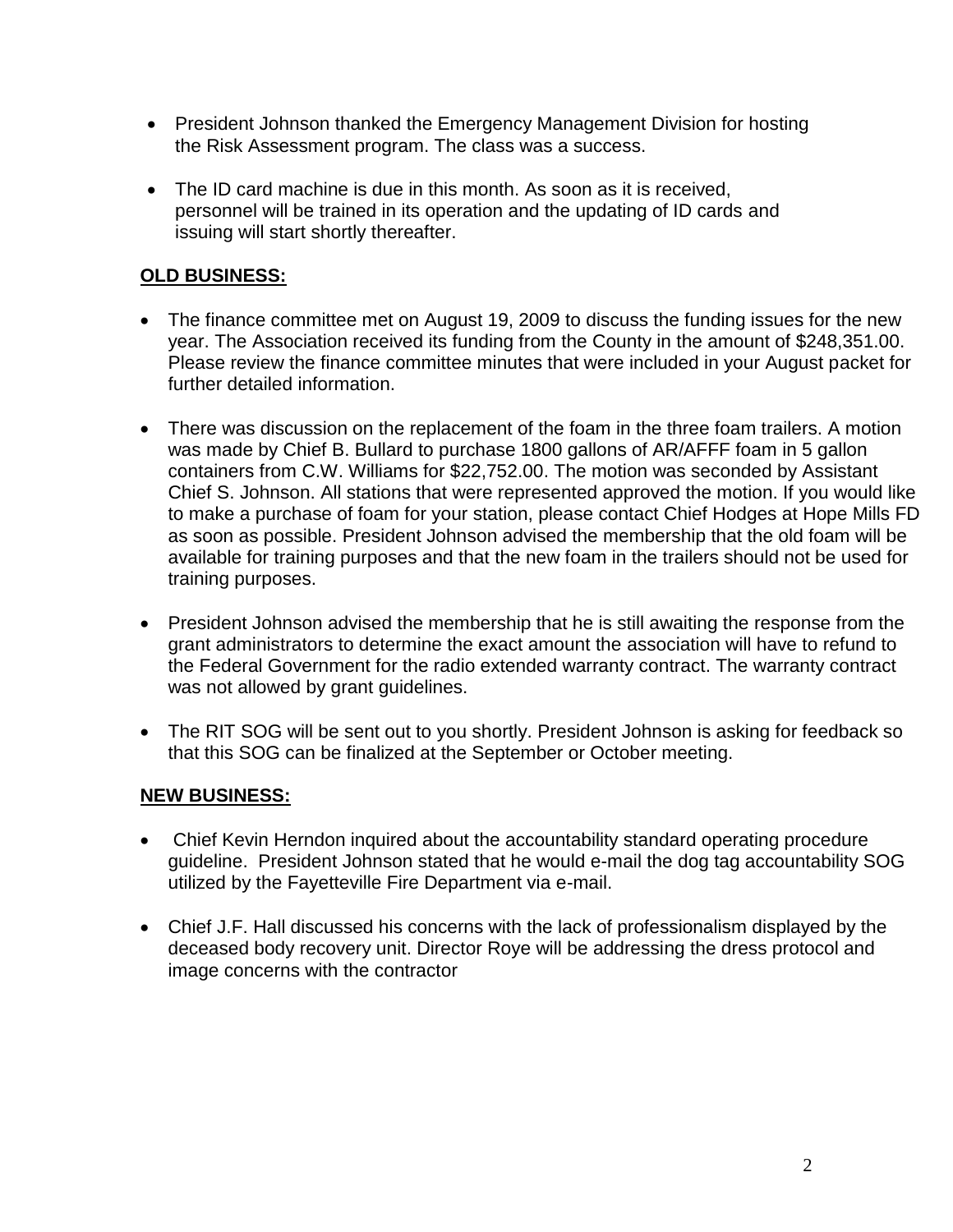## **COMMITTEE REPORTS:**

#### **I D CARD COMMITTEE** Lt. Tara Johnson (Stoney Point) Chairperson

 **FYI.** Fire Chiefs are required to send a signed letter or memo with a firefighter requesting an ID Card. For any questions or an appointment contact 424-0694 or e-mail at [tara@stoneypointfire.com](mailto:tara@stoneypointfire.com)

#### **FIRE PREVENTION/EDUCATION COMMITTEE**

• No report

#### **COMMUNICATIONS COMMITTEE** Chief B. Bullard (Stedman) Chairperson

• None

**STANDARDS & POLICY COMMITTEE** Chief K. Hall (Cumberland Road) Chairperson

• No report.

#### **TRAINING COMMITTEE** Chief P. Strahan (Westarea) Chairperson

• No report.

## **MEMORIAL COMMITTEE** Chief S. Blackburn (Ft. Bragg) Chairperson

• No report.

## **AUTOMATIC AID/MUTUAL AID COMMITTEE** Chief Ake (Beaver Dam) Chairperson

• No report

**FINANCE COMMITTEE** Deputy Chief Freddy Johnson Jr. (Stoney Point) Chairperson

• No report.

## **RESCUE COMMITTEE** Deputy Chief Freddy Johnson Jr. (Stoney Point) Chairperson

• No report

## **EASTERN FIRE SCHOOL** Chief R. Marley (Pearces Mill) Chairperson

• No report.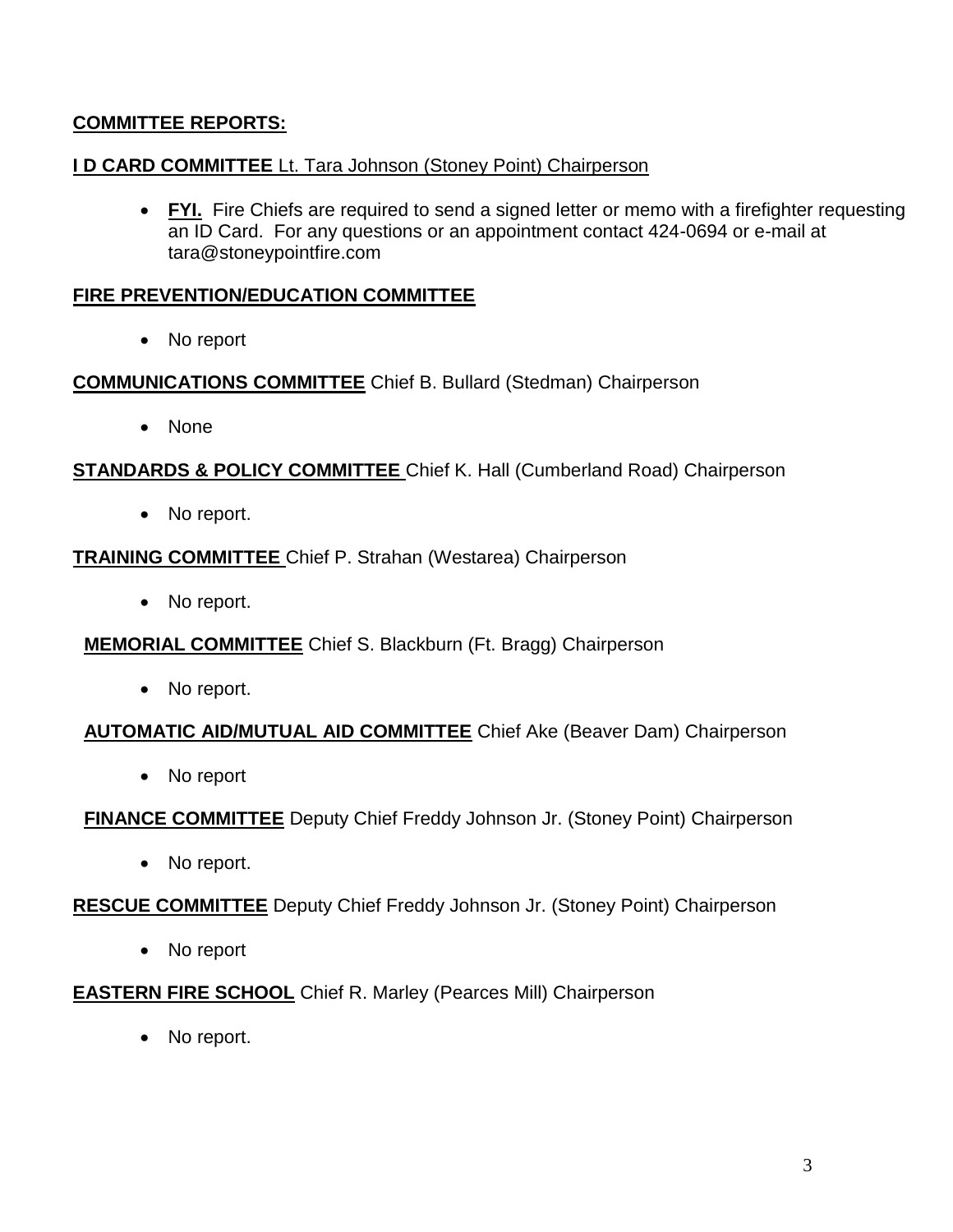# **ASSOCIATE MEMBERS REPORT**

## **EMERGENCY SERVICES DIRECTOR/ ECC-911** Kenny Curry, Director

• Director Currie advised that the CAD was being set up and that training was being conducted for their personnel. He also advised that when both the city and the county are up and running the 911 calls received will be processed in by the agency taking the call and this should reduce call taking times as well as dispatch times.

#### **EMS DIRECTOR:** Michael Roye, Director

EMS will be placing their 800 viper radios in service in the near future.

**HAZMAT** BC Hieu Sifford, FFD - POC telephone for HAZMAT is 433-1729

 Assistant Chief Majors advised that the City's HazMat Team took first place in the HazMat Competition at the NCSFA convention this month

#### **FORESTRY DISTRICT** Ranger (TBD)

• No report.

#### **FTCC** Ernest Ward

• No report.

#### **SHERIFF'S OFFICE** Sheriff Butler

 Arson 2 advised that there have been 26 arrests made this year on arson related incidents. He advised to please call if you have a situation that you need assistance with.

## **HIGHWAY PATROL**

 First Sgt. Johnson advised everyone that school is starting back and to please use care when operating in and around the school zones and stopped school buses.

 $\bullet$ 

## **CHRISTIAN FIREFIGHTERS** Chaplain Cassanova

• No report

## **COUNTY COMMISSIONERS** Fire Commissioner Ed Melvin

 Commissioner Melvin advised all of the departments to please take another look at the premiere purchasing program at the hospital.